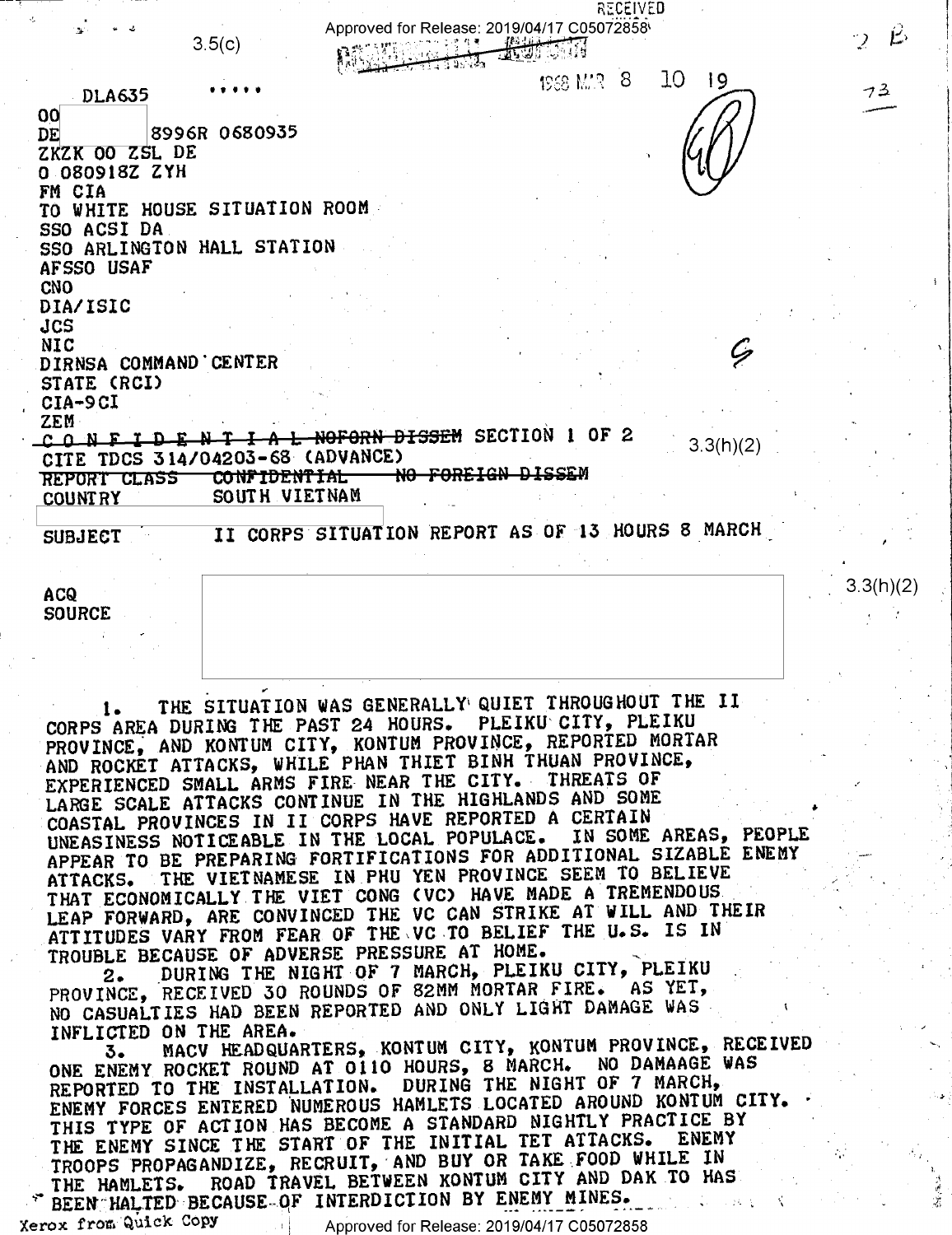4. IN DARLAC PROVINCE, LIMBERSE 2019/04/17 C05072858NUE TO<br>DEPLOY AROUND THE CITY OF BAN ME THUOT. ADDITIONAL ENEMY UNITS HAVE BEEN REPORTED INFILTRATING INTO THE PROVINCE FROM THE NORTH (PLEIKU PROVINCE) AND FROM THE SOUTH (THE SAIGON AREA). SOME OF THESE NEW UNITS ARE BELIEVED TO BE OF REGIMENTAL SIZE. ALTHOUGH BAN ME THUOT EXPERIENCED ITS QUIETEST NIGHT OF THE WEEK ON 7 MARCH, THE PEOPLE CONTINUE TO REMAIN FEARFUL OF NEW<br>ENEMY ATTACKS. THE VC CONTROL, AND ARE EXPLOITING MANY OF THE<br>VILLAGES AND HAMLETS THROUGHOUT THE PROVINCE. THEY ARE TAKING ADVANTAGE OF THIS CONTROL IN TNYPE AREAS BY CELEBRATING THEIR "VICTORY" IN THE TET ATTACKS. THE VC ARE TELLING VILLAGERS THAT THEY HAVE RECEIVED ORDERS FROM THE CENTRAL OFFICE OF SOUTH VIETNAM (COSVN) TO ATTACK BAN ME THUOT AND ARE PROMISING THE PEOPLE THAT NEW ATTACKS WILL BE LAUNCHED SHORTLY. AN ARMY OF THE REPUBLIC OF VIETNAM (ARVN) OPERATION, WHICH WAS STARTED ON 5 MARCH AT A LOCATION 12 KILOMETERS NORTH OF BAN ME THUOT, RESULTED IN A SERIOUS DEFEAT TO AN ARVN BATTALION. TWO ADDITIONAL ARVN BATTALIONS HAVE BEEN DEPLOYED IN THE SAME AREA AGAINST THE WELL-FORTIFIED ENEMY FORCE. AS A RESULT OF THESE TROOPS LEAVING BAN ME THUOT, THE CITY IS NOW MUCH MORE VULNERABLE TO AN ENEMY GROUND ASSAULT.

THE SITUATION IN PHAN THIET, BINH THUAN PROVINCE WAS 5. GENERALLY QUIET DURING THE NIGHT OF 7 MARCH. SEPARATE INCIDENTS OF SCATTERED SMALL ARMS FIRE WERE REPORTED WEST TO NORTH-WEST OF THE CITY AND SMALL PROBING ACTIONS WERE ALSO DETECTED, BUT THESE WERE OF LITTLE SIGNIFICANCE.

DUE PRIMARILY TO THE 4 MARCH MORTARING OF CAM RANH 6. AIRFIELD, WIDESPREAD RUMORS OF THE POSSIBILITY OF AN ENEMY GROUND ASSAULT HAVE SPREAD THROUGH THE LOKVL POPULACE IN THE CAM RANH AREA. RESIDENTS ARE FORTIFYING THEIR HOMES AND PEOPLE HAVE REPORTED "STRANGE NEW FACES" IN MANY OF THE HAMLETS NEAR THE SEAT OF THE CITY GOVERNMENT AT BA NGOI.

NINH THUAN, LAM DON, AND QUANG DUC PROVINCES, THREE PROVINCES IN II CORPS WHICH WERE NOT HIT BY THE ENEMY'S TET 7. OFFENSIVE, HAVE ALL REPORTED AN INCREASE IN VC ACTIVITY IN THE COUNTRYSIDE. GENERALLY THIS ACTIVITY IS IN THE FORM OF HAMLET ENTRY FOR PROPAGANDA PURPOSES. FOOD COLLECTION, AND RECRUITMENT OF YOUTHS. CENSUS GRIEVANCE

REPORTS INDICATE THERE IS A GENERAL UNEASINESS IN THE COUNTRY-SIDE AS A RESULT OF THE INCREASED VCUCTIVITY, WHILE THE PEOPLE IN THESE PROVINCES REMAIN BASICALLY GOVERNMENT OF VIETNAM (GVN) ORIENTED, THERE HAS BEEN A STEADY EROSION IN THEIR CONFIDENCE IN THE GVN'S ABILITY TO PROTECT THEM. HIGHWAYS IN NINH THUAN, ROUTES 1 AND 11, AND IN LAM DONG, ROUTE 20, ARE OPEN FOR THE MOST PART, BUT IN QUANG DUC TRAFFIC IS SUBJECT TO CONSTANT VC HARASSMENT AND TAXATION.

AS A RESULT OF THE SERIES OF ATTACKS ON TUY HOA, 8. . PHU YEN PROVINCE, APPROXIMATELY 3200 HOMES HAVE BEEN DESTROYED WITH 1600 PEOPLE CURRENTLY LISTED AS REFUGEES. MANY OF THOSE PEOPLE FORMERLY LISTED AS REFUGEES HAVE BEEN FURNISHED WITH SOME TYPE OF SHELTER OR HAVE BUILT THEIR OWN TEMPORARY QUARTERS. THE U.S. SECTOR S-2 ADVISOR HAS SAID THAT POLICE COOPERATION HAS BEEN OUTSTANDING WITH THE POLICE PROVIDING SOME OF THE BEST INFORMATION THAT HAS BEEN RECEIVED. DURING THE DAY, TUY HOA IS DESCRIBED AS BEING LIKE "A THREE RING CIRCUS", WITH PEOPLE GOING TO SEE THE BODIES AND WATCHING THE FIGHTING, BUT AT NIGHT THERE IS ALMOST NOTHING MOVING EXCEPT THE POLICE.  $GP-1$ **CONFIDENTIAL** 

 $3.3(h)(2)$ 

Xerox from Quick Copy

 $900$  .

Approved for Release: 2019/04/17 C05072858

**NOFORN**